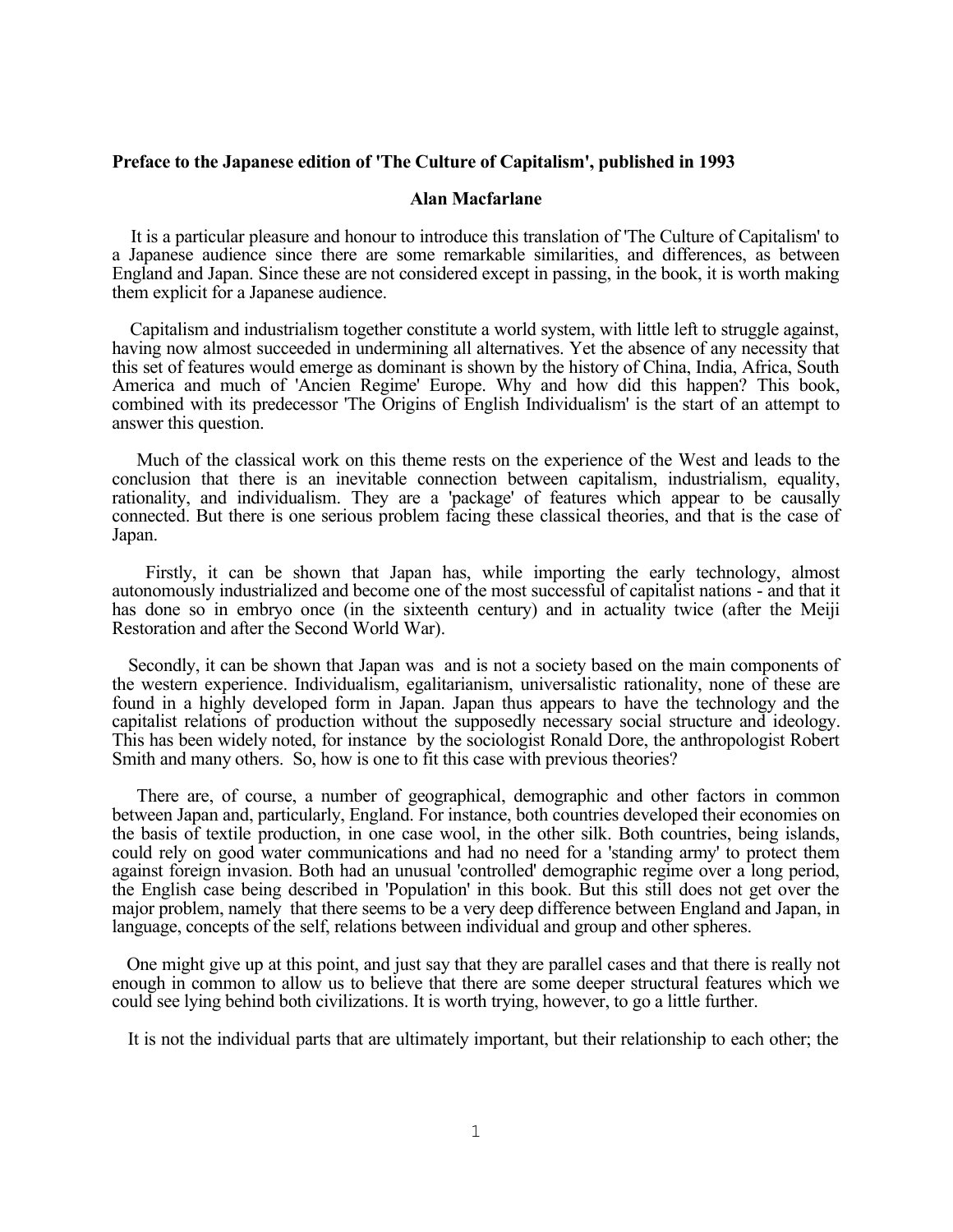balance between the parts, more than their innate nature. Hence, one could have a situation where the parts are totally dissimilar, but the over-all pattern has a structural similarity. Since the secret of modern capitalism lies in how the market is constituted in relation to other aspects of the society, in other words, whether it is 'free' or 'embedded', this leads us to suspect that the solution lies in examining how those institutions which usually encompass the economy - a predatory State, a clinging family, an over-zealous religion - have been held in check, form a balance of countervailing forces.

With this in mind, we would be seeking for clues to suggest that there was something unusual about the relationship of the major institutions in Japan and England that gave the market freedom to grow and creativity to develop in all kinds of fields. How is it that both England and Japan broke through into the kind of technological, scientific and economic growth which no previous civilization had been able to achieve?

For instance, we may ask why the family system in the two civilizations was unable to provide the firm basis for the society, which would normally make kinship encompass the political, economic and religious spheres? The solution seems to lie in the curious fact that North West Europe and Japan are the only two agrarian civilizations based on cognatic rather than agnatic kinship. Structurally the kinship systems are very similar, and this has the effect of breaking the ties based on birth status. In the absence of corporate groups, kinship cannot provide the basis of politics and religion. The essay on 'love' in this volume reflects on some of these themes, though it also shows a basic difference between Japan and England in relation to the idea of romantic love.

There is again a curious feature in that Europe and Japan are the only two major agrarian societies which are known to have passed through a stage of authentic 'feudalism'. But even more significant was the similarity between England and Japan, which each had a peculiar form of feudalism - what one might call 'centralized feudalism'. The nature of this kind of feudalism and its importance as the basis for capitalism is discussed in the chapter on 'capitalism' in this volume. Its major feature is that it provides order without developing into 'absolutism'. It requires a unified and all pervasive legal structure, which is described in the chapter on 'violence'.

In different ways, the religious systems of Japan and England were sufficiently, but not **too** demanding. There are, of course, as Bellah and others have pointed out, some curious and interesting parallels between Tokugawa religion and Puritanism. But the similarities go deeper than this. The form of Anglican religion that developed in England and the tolerant, pluralistic, mix that developed in Japan, left the individual and group relatively free to act without too many ethical constraints. Indeed in both cases, the moral system was very relativistic and pragmatic. For instance, as shown in the chapter on 'evil', there was great uncertainty as to what was really evil and what was good. Already the 'open' and relativistic morality of modern capitalism was present.

Because of the above features, a peculiarly 'free' economy could develop in both England and Japan. The market, the pursuit of wealth as an end in itself, the widespread use of money (or rice as an alternative in Japan), all these central features of consumer capitalism developed on these two unusual islands very early on.

 In both countries the absence of religious and political constraints, the high price of skilled labour, and the heightened insecurity and anxiety created by the development of a contractual society, led to the search for ever improved technologies. As Joseph Needham and others have pointed out, this is what differentiated Europe (and as we now suspect Japan) from China and India.

There are also a number of strange 'family resemblances' between England and Japan that developed at the social and mental levels over the centuries. There is a very heavy emphasis in each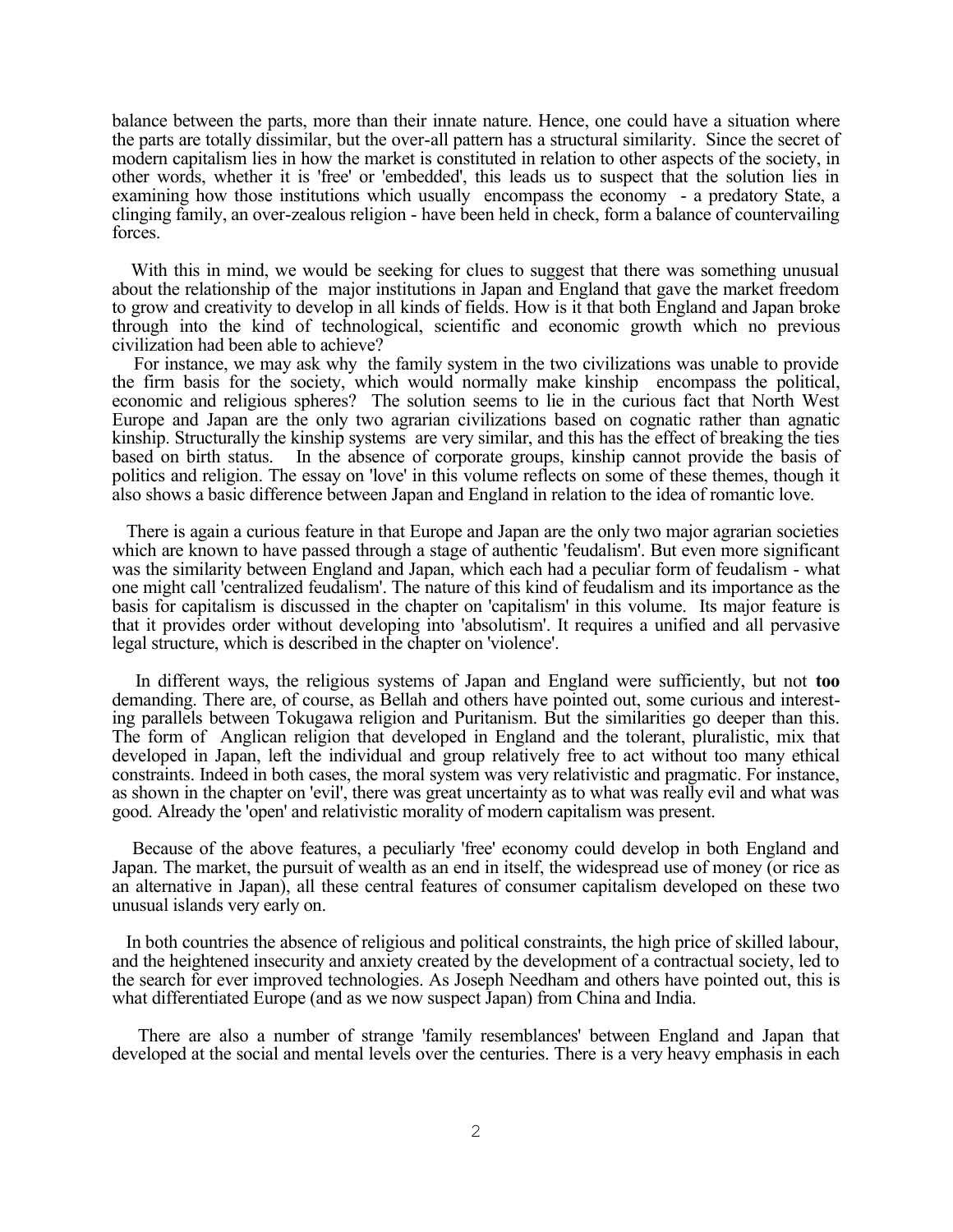society on etiquette, politeness, reserve. There is very considerable social mobility and an absence of firm social distinctions of a caste-like nature. There is a similar love of nature, of poetry, of writing diaries. There is an emphasis on education and literacy, an unusually high status for women, a curiously allusive, restrained, ascetic and 'gothic' art. There is an admiration for crafts and practical skills, a cult of the amateur and a distrust of pure intellect.

Another example of a combination of similarity and difference can be seen by comparing the systems of social control in the two civilizations. Through exploring the nature of the legal system in the two situations, one can see on the surface a real difference, but at a deeper level, two solutions to the same problem. English law is confrontational and boundary-maintaining. It basically polices the zones between the various institutions, for there are endless boundary clashes when one tries to hold politics, society, religion and economy apart.

On the other hand, in Japan, the different spheres are united at the level of the small group, rather than the individual. The groups hold themselves apart as much as possible, but the law does not have much role. The policing is done by the group. The immensely complex verbal and body (**hara**) language, powerful concepts of debt and obligation (**on** and **giri**), and the positional ethics ensure that people get their roles and relationships and duties right.

After examining England and Japan, It would seem, therefore, that we have to maintain the paradoxical stance that Japan is both in essence different, and represents an alternative to Western civilization, while at the same time it has certain structural features in common with the West, and particularly England.

Whether we look on the two capitalisms and industrialisms as similar or dissimilar depends on whether we stress the central similarity - the absence of determination by one sphere - or we stress the central dissimilarity, that while Europe has overcome this problem by keeping the spheres apart, Japan has overcome the contradictions by uniting them.

Certainly the Japanese and English experience is similar in one further way, and this is in their very long and evolutionary history. As described in the chapter on 'revolution', most societies have gone through a vast and disruptive break when they changed from a basically 'peasant' and 'pre-modern' social structure to a 'capitalist' and 'modern' one. This happened in France and much of Europe in the nineteenth century, and is still happening in Russia, China and India.

What is curious about Japan and England is that for a thousand years they have managed to change rapidly, indeed in advance of all other countries in their regions, and yet at the same time to remain at some deeper level largely unchanged. This 'continuity with change', or 'changing same' is part of the secret of their success, and part of their delight.

Whether in England or Japan, one feels that one is living 'in an old country' whose roots have not been wrenched up. Those roots could remain because in neither case did a classical 'peasant' social formation develop. The absence of this rigid division into the kind of peasant/lord structure which is characteristic of almost all agrarian civilizations is the central theme of the chapter on 'peasants' and the book on 'The Origins of English Individualism'. A similar absence can be detected in Japanese history. These two islands, developing different yet overlapping brands of capitalism, have come to affect the whole world.

It is hoped that Japanese readers of this book will be able to enrich their knowledge through reading about a civilization which is similar enough to be comprehensible, yet different enough to be intriguing. Certainly, I have found this to be the case in reverse, for 'The Culture of Capitalism' is nowhere more intriguing than when shown to be flourishing through the centuries in the ancient